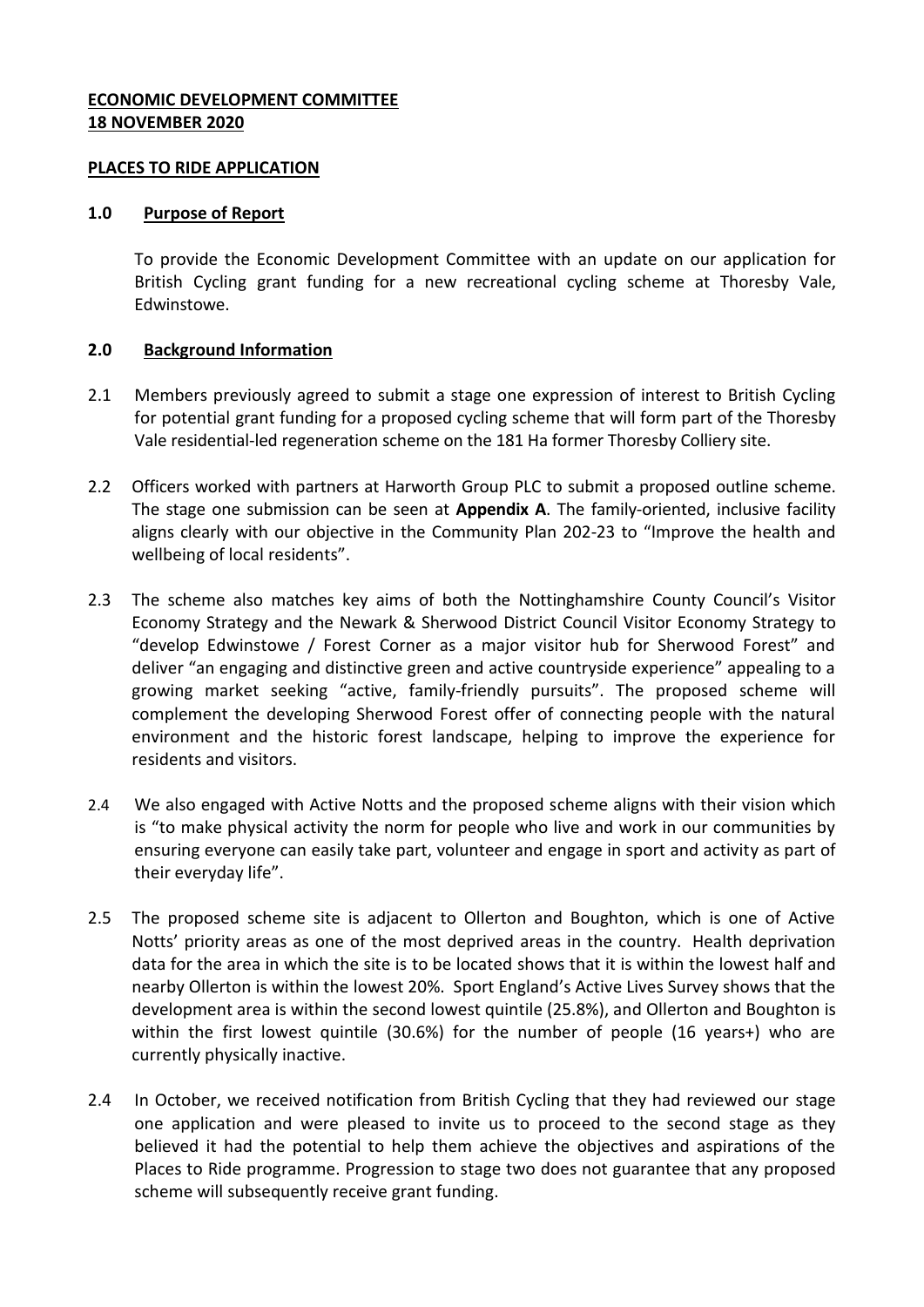## **3.0 Proposals**

- 3.1 Stage two of the process requires us to submit a more detailed application and business plan, building upon the outline proposals submitted successfully for stage one, to British Cycling prior to Christmas (exact date tbc).
- 3.2 Guided by an allocated Investment Manager on behalf of Sport England and a Cycling Delivery Manager at British Cycling, we will work with our partners at Harworth Group PLC to develop and submit a stage two proposal between now and then. The proposed scheme has an estimated cost of £695,000. We are seeking British Cycling grant funding of £150,000 (22%). If successful, the remaining costs would be met from Harworth PLC. It has been made clear that the Harworth contribution should not be funded via the Thoresby Vale S106 contributions, unless otherwise agreed separately by this Council.
- 3.3 British Cycling anticipate being in a position to announce their decisions regarding grant funding for proposed schemes in January 2021 (exact date tbc). Schemes that are subsequently awarded grant funding will need to be delivered by the end of March 2022. The Thoresby Vale development would be able to accommodate our proposed scheme's delivery within this timeframe.

# **4.0 Equalities Implications**

4.1 A key feature of the proposed scheme is that it will be fully accessible and inclusive in line with its purpose to promote recreational cycling for all.

# **5.0 Digital Implications**

5.1 In developing the proposed scheme, we will consider potential links with the forthcoming 5G Connected Forest hubs at Thoresby Vale and Forest Corner.

# **6.0 Financial Implications (FIN20-21/71444)**

- 6.1 If the proposed scheme is ultimately successful in securing British Cycling grant funding the Council will be the Accountable Body for the funding.
- 6.2 It is anticipated that Harworth Group PLC will deliver the project and the Council will passport the £150,000 grant funding to contribute to the scheme. Whilst this would not be Council expenditure, it is still capital in nature and would therefore need to be added to the Council's Capital Programme.
- 6.3 Should the second stage of the application be successful a further update report will be brought to this Committee and a report seeking approval to add the scheme to the Capital programme will be presented to Policy and Finance Committee.

### **7.0 Community Plan – Alignment to Objectives**

7.1 The aims of the scheme align clearly with our vision in the Community Plan 2020-23 ("…to enable local residents and businesses to flourish and fulfil their potential as well as encouraging more visitors to enjoy all that Newark and Sherwood has to offer") and the objective to "Improve the health and wellbeing of local residents".